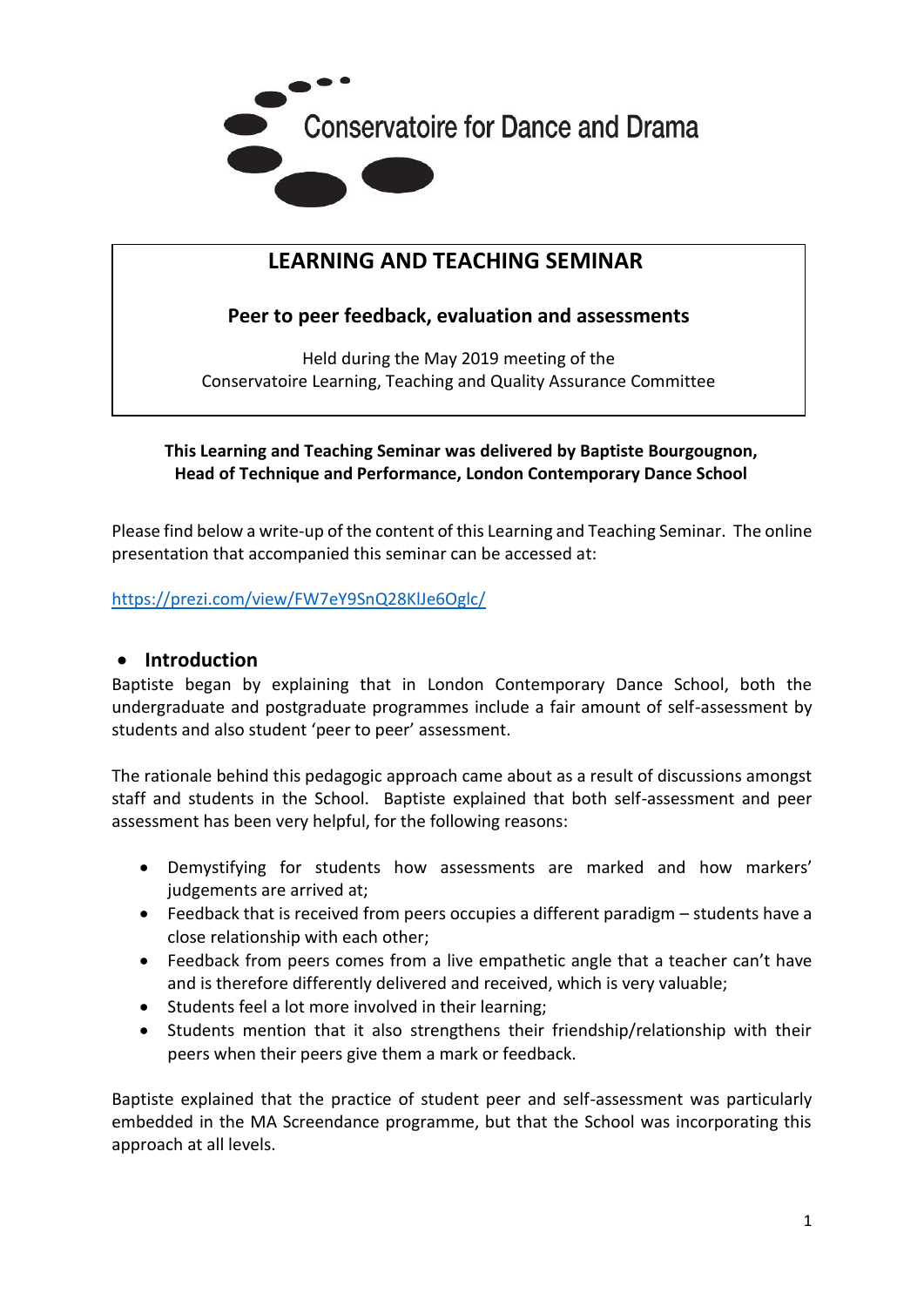## • **Main structure of how peer and self-assessment is carried out**

First, it starts with feedback being very informal, to enable students to get used to the idea of delivering feedback. Subsequently, it becomes a much more formal process. Baptiste explained that the pattern created itself naturally: first the students assess themselves, and then they assess their peers.

## • **Feedback**

In embedding the feedback processes, the School introduces the idea to students by first having an informal discussion where any initial questions the students have, and then giving the students a framework of how to deliver feedback. The School makes sure that they talk about it first with the students to ensure there is full understanding, because otherwise the feedback will not be useful.

In the introductory discussions the School also ensures that there is a focused discussion on 'how to receive feedback'. It has emerged that where students give feedback it is often oneway, in the same or similar way to what students have received in the past – students often emulate the ways in which their former teachers have delivered feedback.

In the LCDS choreography department they do a lot of formal peer to peer feedback. They are highly focused on empowering the person receiving the feedback; there is never anything that presents either a good or bad conflict. To assist the students in developing their delivery and receipt of feedback, the department encourages them to practise by maybe using an example from a teacher, or from a video.

### • **Assessment**

In introducing students to peer and self-assessment, firstly the school holds a long session where the assessment criteria, learning outcomes and grading scale are all looked at in detail, which usually results in a lengthy discussion.

### *Self-assessment*

Students often find the University of Kent's 22 point grading scale confusing, so the School usually takes some time to explain this at length to ensure understanding. The issue of 'subjectivity' often comes up. The School endeavours to raise awareness and understanding of 'progress', making sure the students understand that they all start at different points, have different experiences which can result in big jumps in progress, even if their overall attainment does not significantly increase.

The students then need to give themselves a grade and write a report. In the 2018-19 year, these student reports have overall been very thorough. Afterwards, the students sit down with the teacher and discuss the report and grade, with the aim of demonstrating to the students that what they have written in the report needs to be justified. Eventually, the grade is then moderated.

#### *Peer-to-peer assessment*

In peer-to-peer assessment, all the same mechanisms as in self-assessment apply, with students needing to write a report and assign a grade. The difference is that they are grading peers, but because they have undertaken the process to self-assess first, they bring an understanding to it.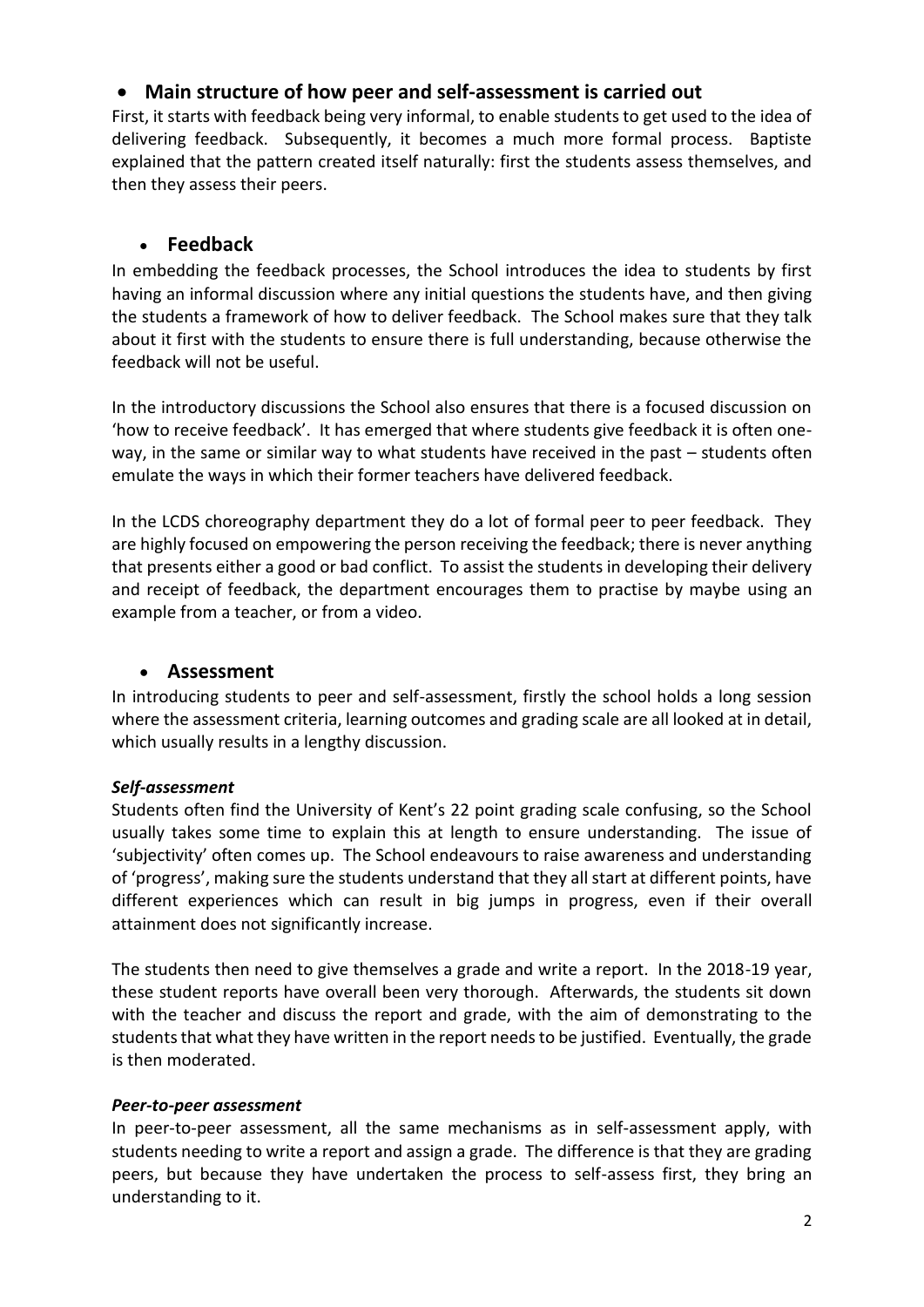The School has further developed this system of assessment by having students now devise the assessment criteria in some programmes. To assist them with devising their own assessment criteria, students are asked to look at the learning outcomes in depth, and design criteria that will enable to help them achieve those learning outcomes. The issue of assessment criteria and how to achieve the learning outcomes can be debated, and the School reports this allows for very interesting discussions; where students have questioned and reworded existing assessment criteria, demonstrating good leadership.

In peer to peer assessment all students are asked to grade all students. The students are not summatively assessed or graded on the grades that they award. They learn so much by grading each other. They students are also informed that they are not supposed to discuss and decide their own criteria when assessing/marking, but that they must use the established criteria.

### • **Challenges**

Student peer and self-assessment are very positive initiatives with many benefits but they are not without their challenges. They can be very emotional processes for the students and discussions always come back to subjectivity. The nature of what we do in our disciplines also makes it very tough to make it 100% objective.

It is also very time-consuming. It involves lots of preparation and robust discussion with them, and not all students enjoy these processes. However, this year, the student reception of the report went much more smoothly, because the system was embedded.

Occasionally, students award crazily high marks; this is more common from international students as their understanding of the scale is generally different. Additionally, you always have an occasional student who – when self-assessing – just wants to have a good mark, or can't bear to award anything they deem to be a 'bad' mark. In these instances, you need to make sure that you fully discuss their marking with them and the reasons why they have awarded the mark.

Members of LTQAC noted that the question/issue of subjectivity in marking is largely an issue of perception that used to come up a lot for NSCD, so for 2018-19 the School has put all markers' names on the assessment report, which has reduced student questions over subjectivity by about 60%.

Baptiste advised that the LCDS students' reaction to the School's exercise in peer and selfassessment has been fascinating. Informally, peer assessment has been going on forever in technique classes, where it is a well-established and common practice to pair students up together in order that they can support and help each other in the development of their practice. However, it was only last year (2017-18) that a proper discussion about formalising this process was had in the School.

The first time the School trialled the exercise was at the end of term in year one of the undergraduate programmes. In 2018-19, the School added a full session where the comprehensive discussion about learning outcomes, the grading scale and marking criteria was held.